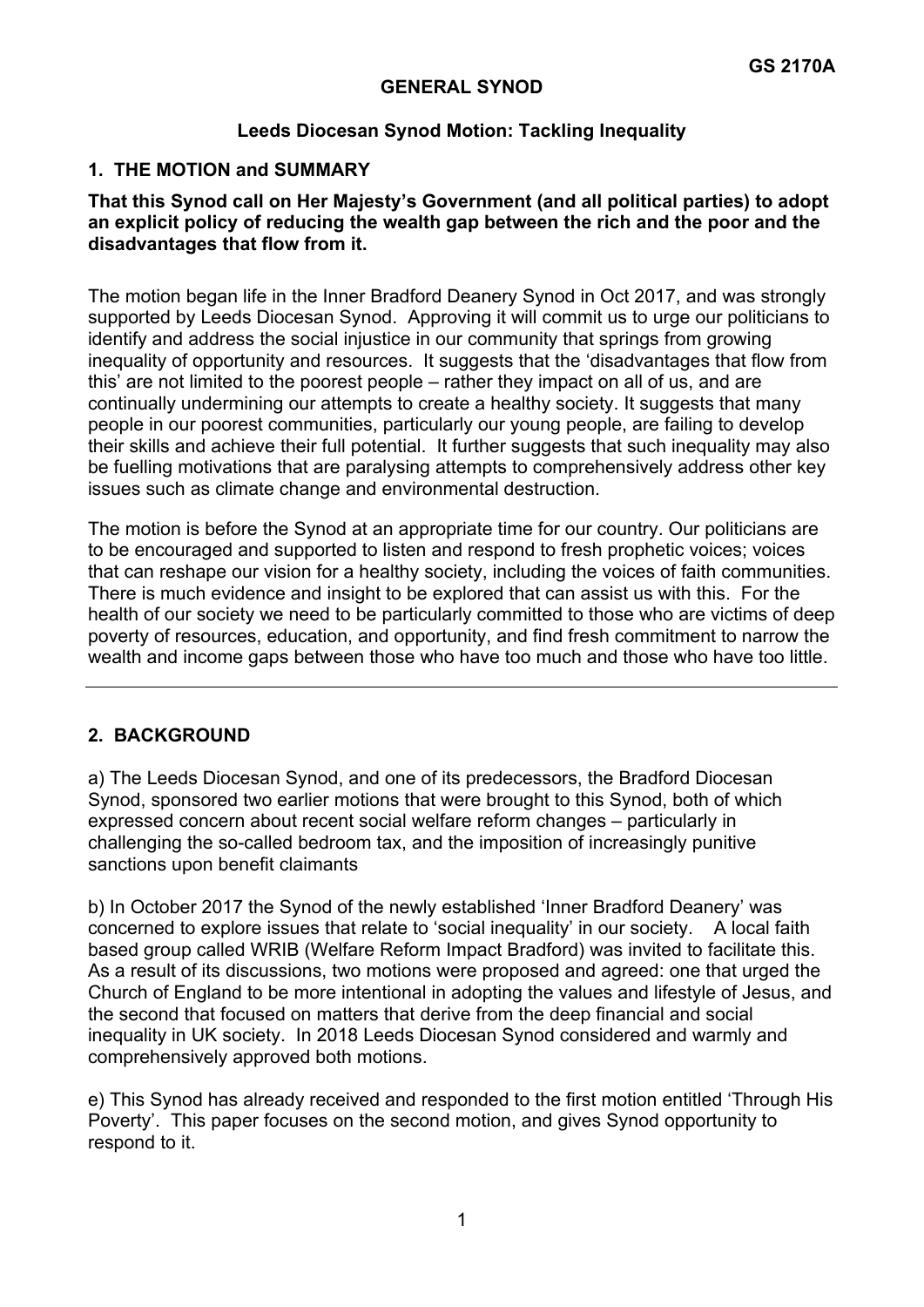# **3. THEOLOGICAL UNDERPINNING**

As Synod addresses the motion we suggest that members reflect on the following:

a) **Genesis:** We are all 'imago dei', made in the image of God, and so we are each of us more than we can imagine or conceive. Genesis 1.27 *'So God created humankind in his own image, in the image of God he created them; male and female he created them'.* 'All are equal….but some are more equal than others' often results in people and communities being denigrated. Our God given task is not only to stand alongside these who are diminished and disadvantaged, and help all people to realise their place and value, but to challenge the forces and power structures that undermine this.

b) **The Torah and the Jewish 'Year of Jubilee':** Every 50th year was to be a Jubilee Year when all property would revert to its original owner (Leviticus 25:10-15), *'Consecrate the fiftieth year and proclaim liberty throughout the land to all its inhabitants. It shall be a jubilee for you; each of you is to return to your family property and to your own clan. The fiftieth year shall be a jubilee for you; do not sow and do not reap what grows of itself or harvest the untended vines. For it is a jubilee and is to be holy for you; eat only what is taken directly from the fields. If you sell land to any of your own people or buy land from them, do not take advantage of each other.* Key matters being addressed relate to the restriction of inequality, and the bridling of greed through insatiable land ownership, undergirded by an understanding that 'the earth is the Lord's' – Leviticus 25.31 "*'The land must not be sold permanently, because the land is mine and you reside in my land as foreigners and strangers.'*

c) **Old Testament Prophetic Literature;** *"Let justice roll down like waters!"* Amos declares. (Amos 5:24). He urges that social injustice is addressed in Israel, and denounces those who benefit disproportionately from the hard work of poor people (Amos 5:11), and treat them with contempt. He declares that God demands justice rather than worship: *"I hate, I despise your festivals…but let justice roll down like waters, and righteousness like a mighty stream" (Amos 5:21-24).*

Other biblical prophets are similarly indignant, particularly Micah and Isaiah, and often envisage a society without injustice. Jeremiah praises King Josiah because he did *"justice and righteousness"* and *"judged the cause of the poor and needy"* (Jer 22:15- 16). Instead of exploiting the poor himself, Josiah used his power to protect them from being exploited by other powerful people. The prophets frequently taught that the test of justice in a nation is how the weakest are treated, so that they are able to flourish.

d) **Jesus**: In an earlier 'sister motion' it was noted that the Kingdom of God reverses things. Jesus presents us with an 'Upside Down, Inside Out' Kingdom. His mission, in word and deed, much inspired by Isaiah 61, offers 'good news to the poor', and 'sets free the oppressed'. Mary's vision of a God *who 'brings down the mighty and lifts up the lowly'* is mirrored in Jesus practical ministry and in many of his parables. In one such parable, the rich man goes to hell for ignoring the poor beggar at his gate (Luke 16:19-31) and highlights our need to "listen to Moses and the prophets" (Luke 16:31).

Key additional features of Jesus' teaching highlight:

- Challenge to those driven by financial profit Luke 12.16-2: *"But God said to him, 'You fool! This very night your life will be demanded from you. Then who will get what you have prepared for yourself?' "This is how it will be with whoever stores up things for themselves but is not rich toward God."*
- Wealth can be a spiritual stumbling block Matt 19.23-24: *"Truly I tell you, it is hard for someone who is rich to enter the kingdom of heaven. Again I tell you, it*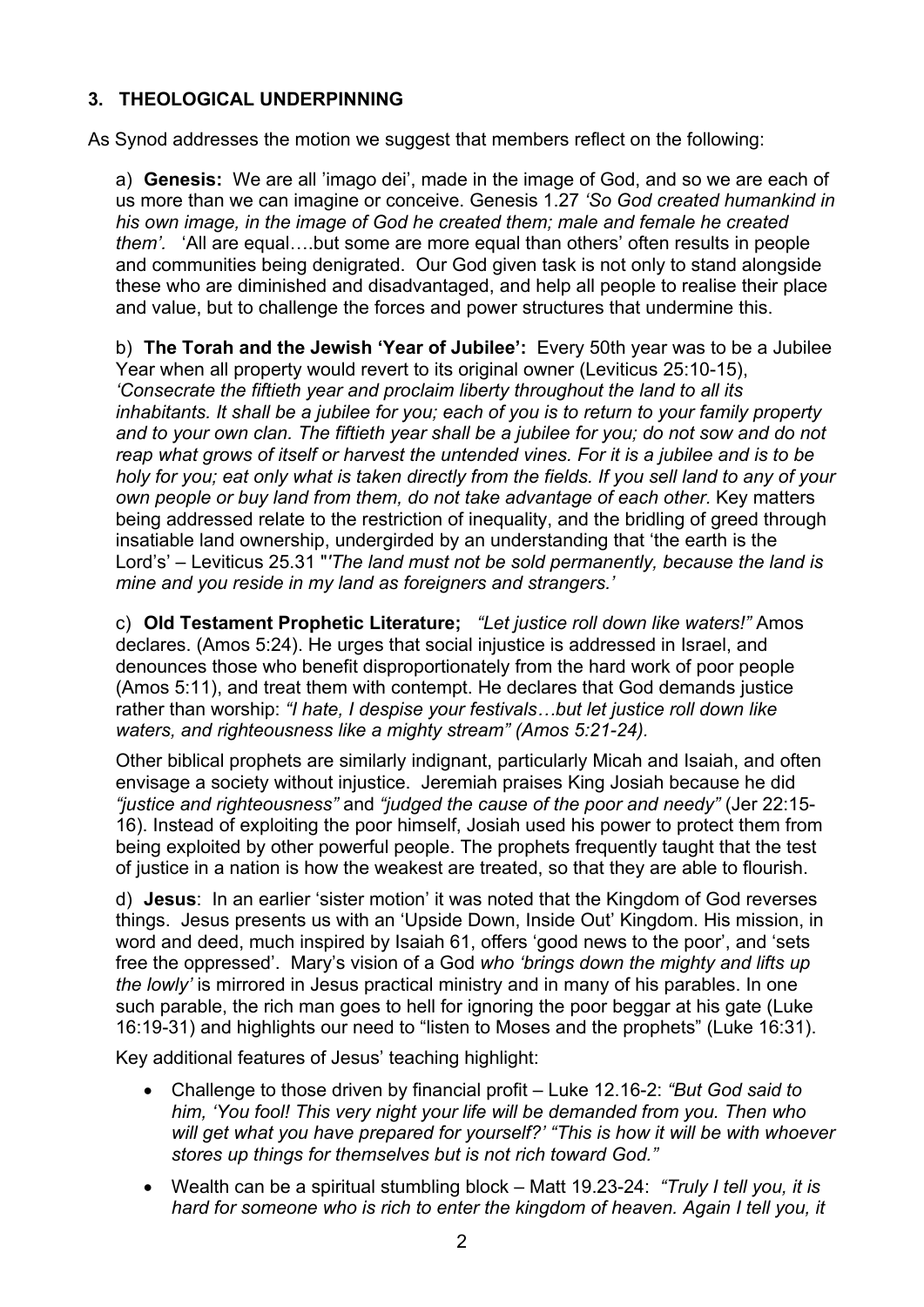*is easier for a camel to go through the eye of a needle than for someone who is rich to enter the kingdom of God."* And Matt 6.24: *"No one can serve two masters. Either you will hate the one and love the other, or you will be devoted to the one and despise the other. You cannot serve both God and money."* 

 Threat to those who benefit from inequality of wealth and resources: Luke 6.24- 25 *"Woe to you who are rich, for you have already received your comfort. Woe to you who are well fed now, for you will go hungry. Woe to you who laugh now, for you will mourn and weep."*

Jesus is pre-eminently 'Jesus of Nazareth', who spent the first 30 years of his life in a community from which 'nothing good can come'. We then see him on the side of the poor, the victimised and the marginalised, despite opposition from his disciples, the crowds, and religious leaders. He invites us to 'follow him'.

**James**: James' letter strongly reflects the 'alternate Kingdom values' of Jesus – particularly in the following that focuses on inequality: '*Now listen, you rich people, weep and wail because of the misery that is coming on you. Your wealth has rotted, and moths have eaten your clothes. Your gold and silver are corroded. Their corrosion will testify against you and eat your flesh like fire. You have hoarded wealth in the last days. Look! The wages you failed to pay the workers who mowed your fields are crying out against you. The cries of the harvesters have reached the ears of the Lord Almighty. You have lived on earth in luxury and self-indulgence. You have fattened yourselves in the day of slaughter.* (James 5.1-6)

**Justin Welby:** "In Catholic Social Teaching, there is a foundational principle… that the wealth of the world is given by God for the benefit of every person in the world. To amass an unfair proportion is thus to deprive others. It calls for a vision of God that overcomes, in its beauty and generosity, the innate selfishness of our societies."

**Justin Welby:** "We need a church that listens to God; that hears the voice of the poor, and takes the risk of identifying with the poor. Britain must take radical action to fix "significant and destabilizing" inequality caused by a "broken economic model". We are failing those who will grow up in a world where the gap between the richest and poorest parts of the country is significant and destabilizing." *'Dethroning Mammon'* 

**Pope Francis:** "The great biblical tradition…… bids us break the bonds of injustice and oppression which give rise to glaring, and indeed, scandalous social inequalities. Reforming the social structures which perpetuate poverty and the exclusion of the poor first requires a conversion of mind and heart."

## **4. INEQUALITY IN OUR SOCIETY**

a) The UK has among the highest levels of income inequality in the European Union. The five richest families own more wealth than 13 million people. In the last ten years the number of billionaires in the UK has almost doubled, and their wealth has more than doubled. The richest 1% of people in the UK own the same wealth as 80% of the population, or 53 million people. 'Projections suggest that levels of income inequality are likely to increase over the coming years into the early 2020s, in a scenario where government policy does not change'. *House of Commons briefing paper May 2019* 

b) Today most of the 13.4million living below the poverty line are in families with at least 1 person in paid work. One in five workers in the UK is now low paid, one of the worst rates among developed countries. Living in poverty is proven to be damaging to people's physical and mental health and imposes huge costs on the taxpayer.